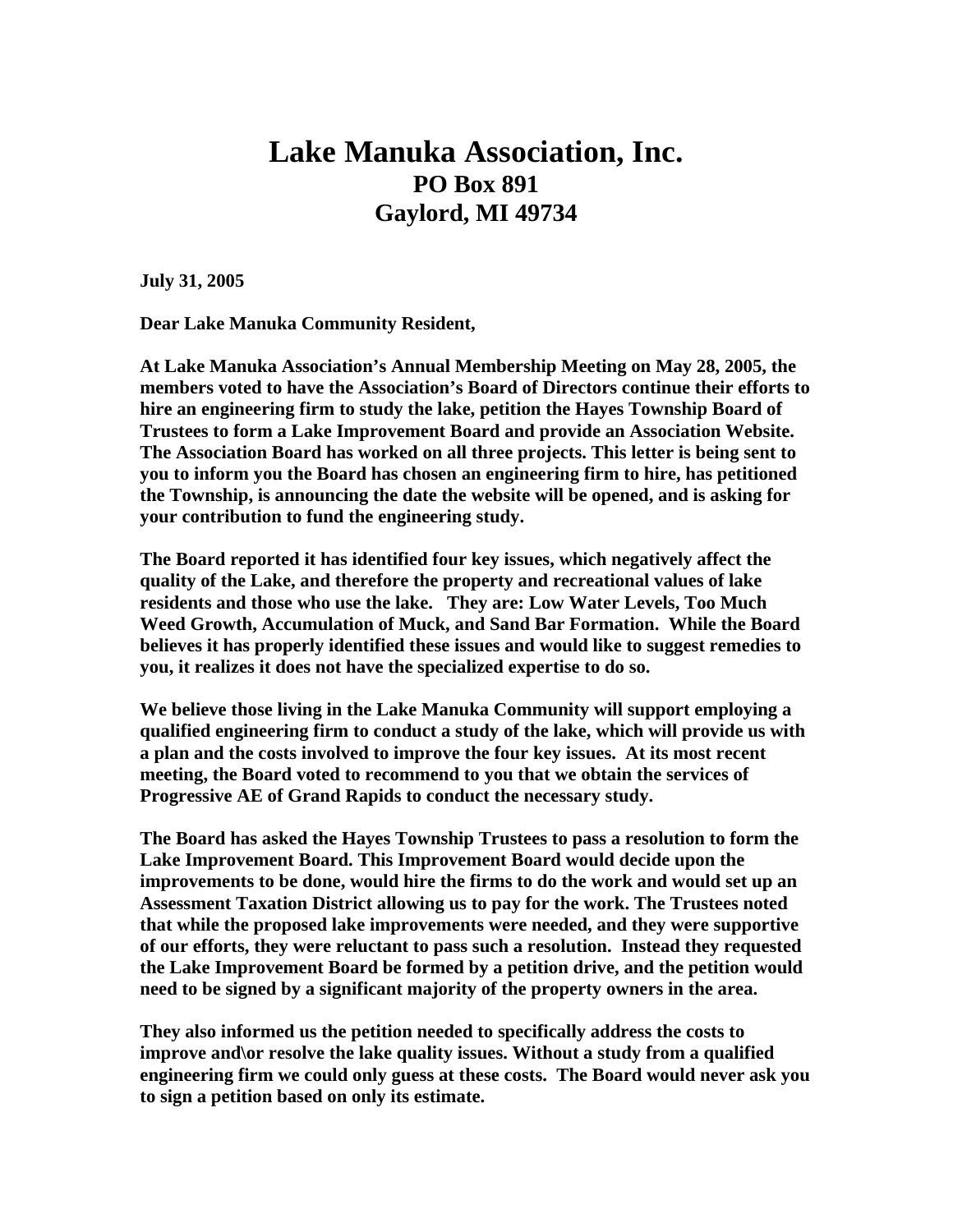**The engineering study will cost \$16,000. The Board voted to fund the costs of the engineering study with voluntary contributions. It set \$250 as the amount it would like you to contribute to the engineering study. Enclosed with this mailing is an explanation sheet that explains more about contributing. Also enclosed is a copy of the Request For Quote that details what Progressive Engineering will do during the study.** 

**A date of September 12, 2005, has been agreed upon as the final date for this fund drive. If enough money is received by that date, you will be notified, and the study will begin. If the necessary funds are not received by that date, the Association will return your check.** 

**When the study is completed and we have the engineer's recommendations, and the costs involved, we will prepare the petition to form the Lake Improvement Board. You will be asked to sign the petition.** 

**Once formed, the Lake Improvement Board will hire the firms to do the work, and form the special assessment district. We will all be taxed for the improvements. The engineering study's cost will become part of the entire project, and so, will be shared with all who reside in the assessment district. At that time you will receive reimbursement for your contribution.** 

**I know some of you are eager to proceed with improving Lake Manuka. I know others are wary of doing so. The Association will host an Open Forum to be held September 2, 2005, at 7:00 P.M. It will be held at the Hayes Township Meeting Hall located on Hayes Tower Road and M-32. We have asked Tony Groves, from Progress AE to attend to aid us in answering your questions. At the time of this writing Tony is away on a family vacation and cannot confirm his participation. For this reason we are asking you to visit the website at [www.lakemanukaassociation.com.](http://www.lakemanukaassociation.com/) It will be open for you to view on August 15th. The Forum's agenda will be highlighted.** 

**For those of your who are the eager ones, please don't hesitate to send in your contributions right away. If it will be easier for you to schedule payments, a way to do so has been provided on the contribution form. The Board of Directors is convinced voluntary funding is the best way fund this study. The sooner the study begins the quicker we will all receive the recommendations for improvements for our Lake.** 

**Feel free to contact any Board members if you have immediate questions. You will be able to find contact information on the website.** 

**Sincerely,** 

**Chuck Winger President Lake Manuka Association, Inc.**